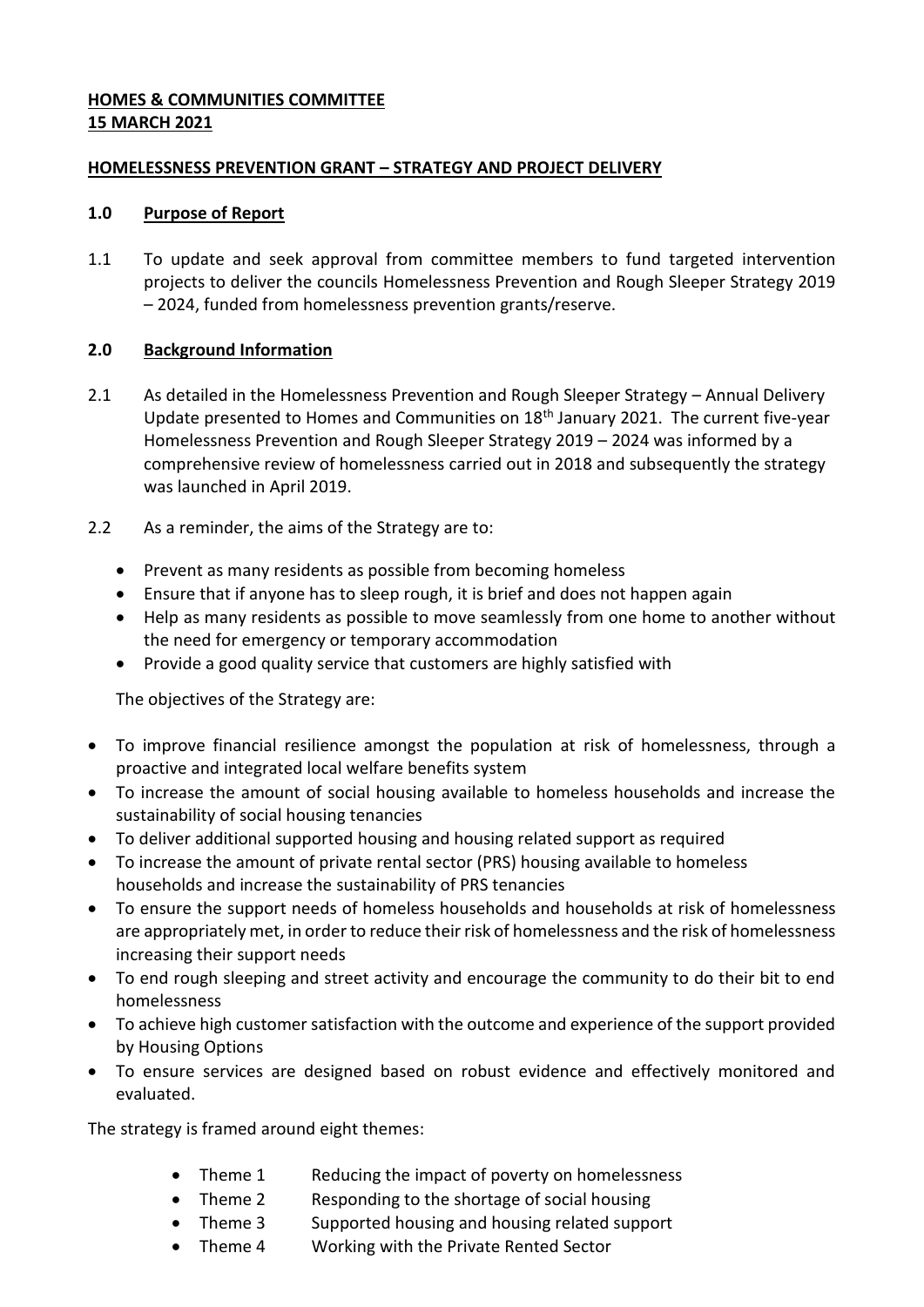- Theme 5 Addressing the causes and consequences of homelessness
- Theme 6 Reducing the impact of homelessness on the community
- Theme 7 Improving Customer Services for people who are homelessness
- Theme 8 Improving the data available to relevant agencies
- 2.3 The strategy includes a vision that the population should be living in, or can access, homes that are affordable, warm and within a safe community, that promotes the health and wellbeing of residents.

Central to achieving this vision is ensuring that homelessness affects the smallest possible number of residents and where it does; there is help available to quickly resolve their situation so that it does not happen again.

2.4 The table below provides an overview of two projects, which are currently funded through the Councils Homelessness Prevention Grant allocation to help deliver our strategy aims and objectives. The Council's Homes and Communities receive an annual update and scrutinise performance outturns – which are attached at **Appendix A.**

| Organisation                                                          | of<br>Value<br>Grant<br>2020/21                                                             | Proposed<br>continuation<br>of funding to<br>2023/24 | <b>Link to Community</b><br>Plan                                                                                                                               | Link to<br><b>Homelessness</b><br><b>Strategy</b>                      | <b>SLA</b><br><b>Term</b> |
|-----------------------------------------------------------------------|---------------------------------------------------------------------------------------------|------------------------------------------------------|----------------------------------------------------------------------------------------------------------------------------------------------------------------|------------------------------------------------------------------------|---------------------------|
| Sherwood and<br><b>Newark</b><br>Citizens<br>Advice - Debt<br>Project | £50,000 (split<br>between<br><b>Housing</b><br>Options and<br><b>Housing</b><br>Management) | £150,000                                             | Improve the health<br>and wellbeing of<br>local residents                                                                                                      | Theme $1 -$<br>Reducing the<br>impact of<br>poverty on<br>homelessness | 2020/21                   |
| Furniture<br>Project                                                  | £5,000                                                                                      | £15,000                                              | Create vibrant and<br>self-sufficient local<br>communities<br>where residents<br>look out for each<br>other and actively<br>contribute to their<br>local area. | Theme1-<br>Reducing the<br>impact of<br>poverty on<br>homelessness     | 2020/21                   |
|                                                                       | £55,000                                                                                     | £165,000                                             |                                                                                                                                                                |                                                                        |                           |

*Note: synergies with the councils discretionary grants programme*

#### **3.0 Proposals**

#### **Homelessness Trends**

3.1 The Housing Options Team have remained very busy during 2020/21. There have been many complex cases including mental health, drugs, alcohol and offending behaviour. The numbers of presentations during this time has remained reasonably similar with 199 in quarter one and 212 in quarter two. Both of these quarters are slightly down on the same periods last year, 275 for quarter one and 273 for quarter 2 2019/20.

The Homeless Reduction Act has only been in for two years; therefore, we are no longer able to show comparisons with previous statutory acceptances due to the shift in legislation.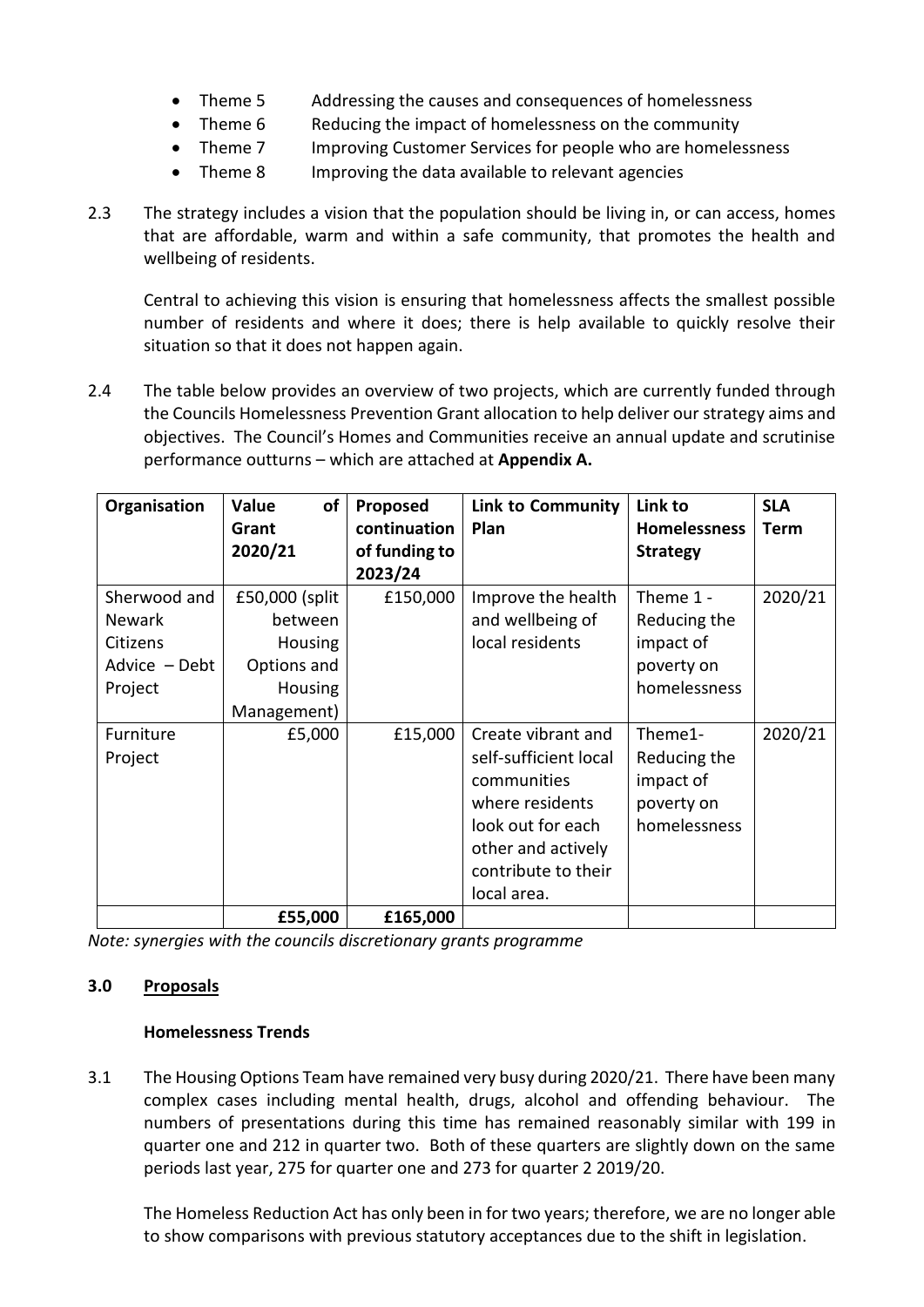- 3.2 Reasons for approaching the service remain similar to previous periods loss of private sector tenancies, family and/or friends no longer willing to accommodate and domestic abuse.
- 3.3 In addition to the day-to-day elements, the team have also worked exceptionally hard to deliver the governments 'Everyone In' programme in the first round of lock down. Nine rough sleepers were placed into temporary accommodation. Of those nine, one returned to his previous partner, four lost the accommodation due to behaviour (of which three to custody). Two had no recourse to public funds, one abandoned the accommodation and the last was successfully rehoused.

## **Rough Sleepers**

- 3.4 Through analysis of the Street Outreach Reports, the number of rough sleepers in Newark and Sherwood has increased. The Street Outreach Team carry out weekly visits to assist rough sleepers and submit updates to us, we also receive monthly street count reports, which show that in 2020, numbers have increased from zero rough sleepers found in January and March (note that the shelter was still open) to 2 in May and June and 6 in August and October. The last monthly street count reports, in January 2021 identified 1 rough sleeper.
- 3.5 This is not in keeping with the rest of the county, however, one of those consistently found was previously offered accommodation under 'Everyone In' but refused and another had accommodation available to him at Wellow Green but declined to use it and remained on the streets in Newark.
- 3.6 We now have our Winter Night Shelter Provision in place, this commenced on 16<sup>th</sup> November and we have placed twelve rough sleepers, two of which have been rough sleeping for some time. One has been consistently rough sleeping for at least two years and the other is nearing 70 years of age and has been homeless and rough sleeping periodically for at least the last 8 years.
- 3.7 As governance to oversee and ensure a successful outcome for as many as possible a Multiagency Rough Sleeper Action Group has been established. The group meet fortnightly and includes partners such as the Police, DWP, CGL, housing, Framework (various services) and Public Protection.
- 3.8 The 2020/21 Winter Night Shelter provision has been adapted, due to Public Health Guidance. Current plans include a teatime drop in service at Newark Baptist Church, which includes a meal and support through a triage assessment, which will result in a referral for emergency accommodation if necessary. More than 30 individuals have made use of the drop in so far.
- 3.9 Emergency Winter Night Shelter provision has been arranged by utilising five void flats on Lincoln Road that will not be relet due to the Yorke Drive Regeneration Project, in addition we have block booked four rooms in a local B&B. On average eight rough sleepers made use of the Winter Night Shelter in 2019/20, therefore, we initiated eight self-contained units of accommodation for rough sleepers and one unit for Covid symptomatic or diagnosed cases.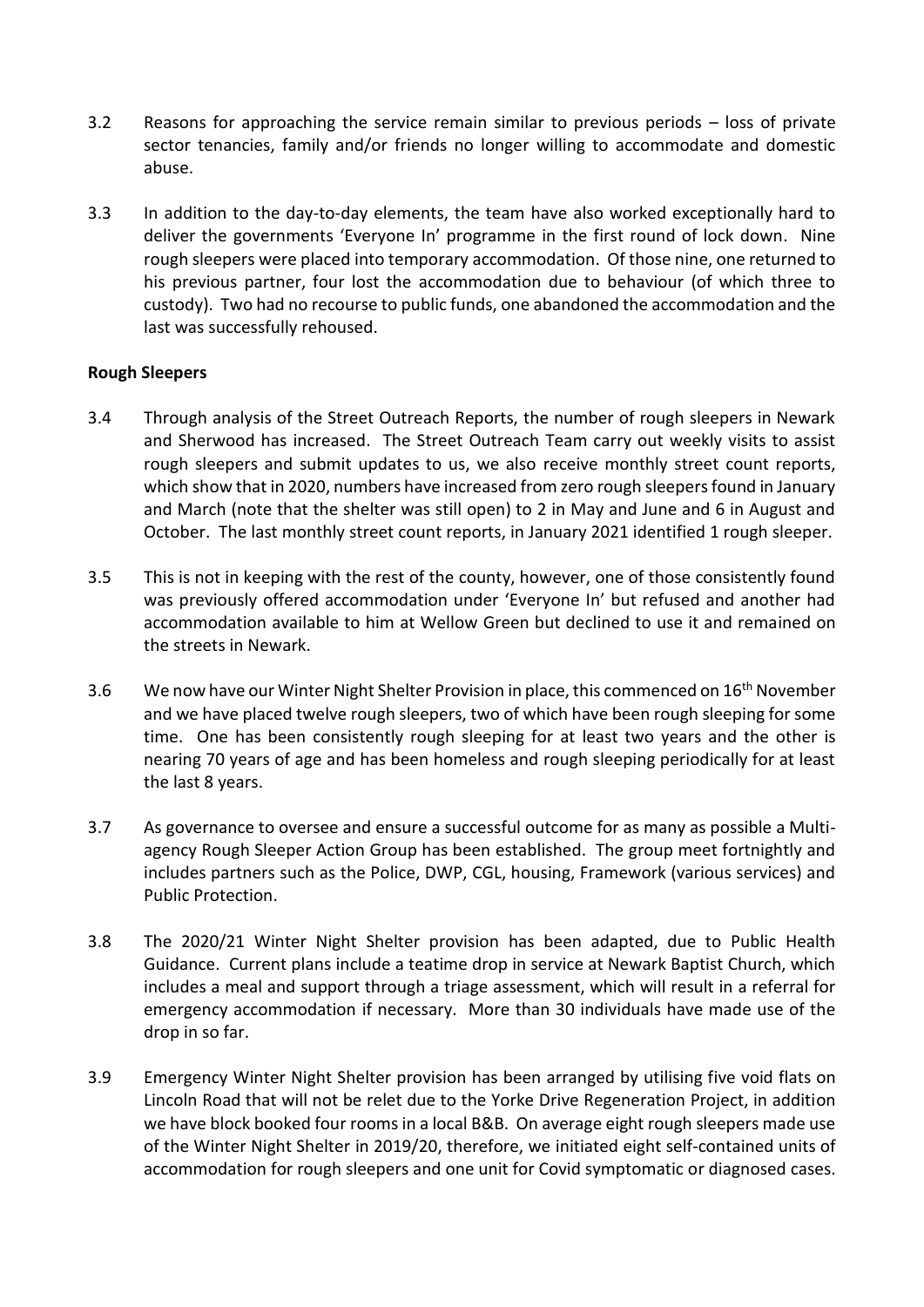#### **Homelessness Prevention Grant**

|  | 3.10 Please find below an overview of the Homelessness Prevention grant allocation and reserve: |  |
|--|-------------------------------------------------------------------------------------------------|--|
|--|-------------------------------------------------------------------------------------------------|--|

| 31/03/2019 | £455,881.25   | Balance b/f                                                     |
|------------|---------------|-----------------------------------------------------------------|
| 31/05/2019 | $-E99,173.00$ | MHCLG Flexible Homelessness Support Grant 2019-20               |
| 31/05/2019 | $-E30,964.00$ | MHCLG HRA New Burdens Funding 2019-20                           |
|            |               | Trf to A10213 to pay Ashfield DC our contribution to Framework  |
|            |               | <b>Street</b>                                                   |
| 05/08/2019 | £10,000.00    | <b>Outreach Service</b>                                         |
| 31/03/2020 | £576,018.25   | Balance b/f                                                     |
| 30/04/2020 | $-£99,173.00$ | MHCLG Flexible Homelessness Support Grant 2020-21               |
| 30/04/2020 | $-E76,239.00$ | MHCLG HRA / Prevention Pot 2020-21                              |
|            |               | Contribution to Ashfield DC for Framework Street Outreach       |
| 07/07/2020 | £6,000.00     | Service                                                         |
| 10/08/2020 | $-£10,000.00$ | <b>MHCLG Rough Sleeper Funding</b>                              |
| 19/08/2020 | £15,500.00    | V13 Upgrade + SR Split Civica Quotation V1.0                    |
|            |               | Committed and agreed via an Urgency Item as a contribution      |
|            |               | towards the NSAP Capital Project - purchase of the six Alms-    |
| Pending    | £316,800.00   | houses.                                                         |
|            |               | Additional contribution to NSAP Capital Project for surveys and |
| Pending    | £6,395.00     | contractor costs                                                |
| 09/12/2020 | £5,320.00     | Court Order                                                     |
|            | £411,415.25   | Expected balance as at 31 Mar 2021                              |

The Homelessness Prevention Grant principles are to:

- Prioritise prevention activity;
- Carry out homelessness activities in line with the principles of the homelessness reduction act;
- Reduce or eliminate the use of emergency B&B, particularly for periods over 6 weeks.

An overview of additional funding through the RSI, NSAP, Cold Weather funding and Protect Plus is provided in Appendix B and C.

## **3.11 Proposals**

A number of funding proposals are proposed below that not only support the themes and objectives within the Homelessness Prevention and Rough Sleeper Strategy and its action plan but also the objectives within the Community Plan: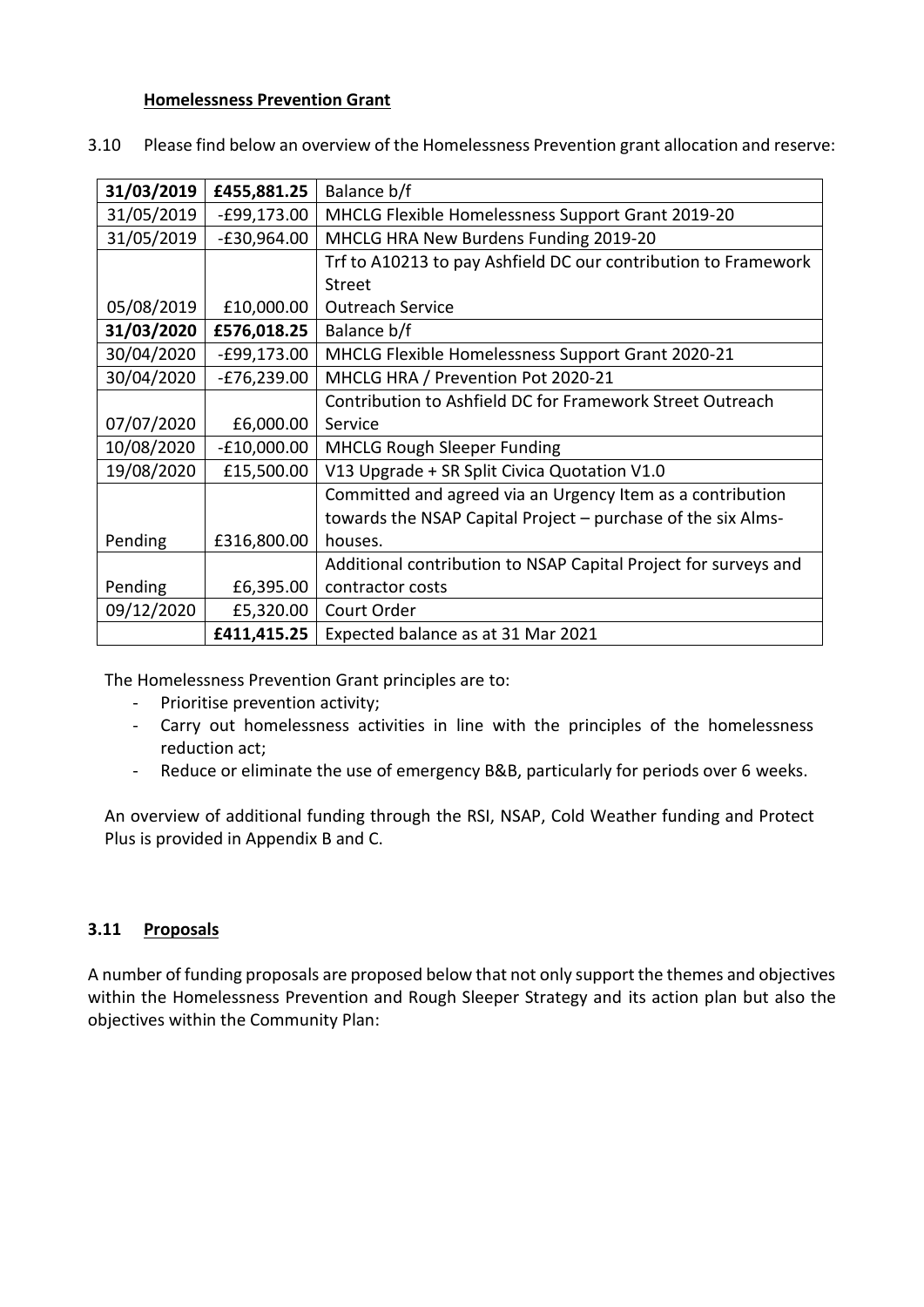| Organisation/proposal                                                              | of<br>Value | How will we                         | Link to                                            | Link to                    |
|------------------------------------------------------------------------------------|-------------|-------------------------------------|----------------------------------------------------|----------------------------|
|                                                                                    | Grant       | deliver                             | Community                                          | <b>Homelessness</b>        |
|                                                                                    | $2020/21 -$ |                                     | Plan                                               | Prevention                 |
|                                                                                    | 2023/24     |                                     |                                                    | and Rough                  |
|                                                                                    |             |                                     |                                                    | Sleeper<br><b>Strategy</b> |
| <b>Starter Packs</b><br>We would like to enable                                    | 40,000      | Furniture<br>Project are            | Create vibrant<br>and self-                        | Reducing the<br>impact of  |
| households to set up home<br>after leaving temporary or<br>supported accommodation |             | willing to<br>assist/work<br>with a | sufficient local<br>communities<br>where residents | poverty on<br>homelessness |
| by funding grants to pay for<br>starter packs of essential                         |             | flooring<br>specialist to           | look out for<br>each other and                     |                            |
| items, which will include<br>flooring. If required, loans                          |             | supply and fit                      | actively<br>contribute to                          |                            |
| for additional items could                                                         |             | carpets                             | their local area                                   |                            |
| also be made available.                                                            |             |                                     |                                                    |                            |
| Why                                                                                |             |                                     |                                                    |                            |
| One of hardest things for<br>people that are leaving                               |             |                                     |                                                    |                            |
| supported or temporary                                                             |             |                                     |                                                    |                            |
| accommodation is to furnish                                                        |             |                                     |                                                    |                            |
| their property; there are no<br>currently no services that can                     |             |                                     |                                                    |                            |
| assist with items.                                                                 |             |                                     |                                                    |                            |
| In addition, charitable<br>monies are harder to come                               |             |                                     |                                                    |                            |
| by and we need to minimise                                                         |             |                                     |                                                    |                            |
| residents turning to high<br>interest lenders or loan                              |             |                                     |                                                    |                            |
| sharks (links to other                                                             |             |                                     |                                                    |                            |
| proposals within this report)                                                      |             |                                     |                                                    |                            |
|                                                                                    |             |                                     |                                                    |                            |
| <b>Welfare Benefits Advice</b><br><b>Service</b>                                   | 120,000     | Sherwood<br>and Newark              | Improve the<br>Health and                          | Reducing the               |
| We propose to provide a                                                            |             | Citizens                            | Wellbeing of                                       | impact of<br>poverty on    |
| Welfare Advice Service in                                                          |             | Advice have                         | local residents                                    | homelessness               |
| Newark and Sherwood in                                                             |             | an officer                          |                                                    |                            |
| partnership with Sherwood                                                          |             | already in                          |                                                    |                            |
| and Newark Citizens Advice.                                                        |             | place with<br>relevant skills       |                                                    |                            |
| Why                                                                                |             | but due to a                        |                                                    |                            |
| <b>Citizens Advice Newark and</b>                                                  |             | loss of                             |                                                    |                            |
| Sherwood, as part of their                                                         |             | funding this                        |                                                    |                            |
| post Covid Development Plan                                                        |             | service has                         |                                                    |                            |
| have identified a 92%                                                              |             | been lost and                       |                                                    |                            |
| reduction in volunteers who<br>previously assisted with                            |             | the officer<br>has been             |                                                    |                            |
| service delivery.                                                                  |             | relocated                           |                                                    |                            |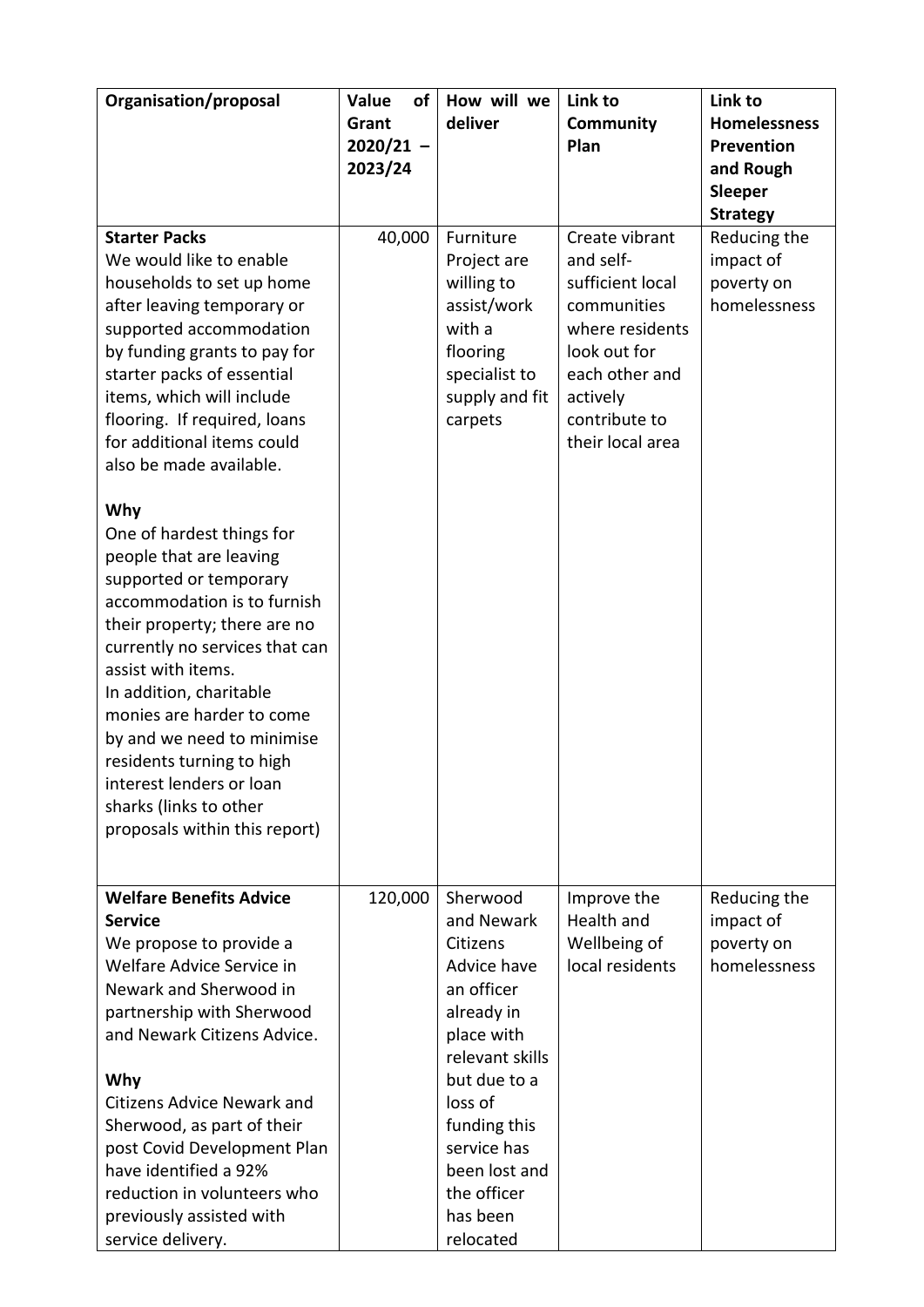|                                  |            | within the       |                 |              |
|----------------------------------|------------|------------------|-----------------|--------------|
| Since 23rd March, 88% of         |            | service.         |                 |              |
| issues relate to welfare         |            |                  |                 |              |
| benefits, debt or                |            |                  |                 |              |
| employment.                      |            |                  |                 |              |
|                                  |            |                  |                 |              |
| The aim of the service is now    |            |                  |                 |              |
| to be the social safety net in   |            |                  |                 |              |
| navigating the welfare           |            |                  |                 |              |
| system and long-term plans       |            |                  |                 |              |
| are to fundraise for in house    |            |                  |                 |              |
| specialist teams.                |            |                  |                 |              |
|                                  |            |                  |                 |              |
| DWP State of the District        |            |                  |                 |              |
| report for October 2020:         |            |                  |                 |              |
| Those claiming UC in Newark      |            |                  |                 |              |
| Sept 2019 - 2342                 |            |                  |                 |              |
| Sept 2020 - 5540                 |            |                  |                 |              |
| An increase of 136%              |            |                  |                 |              |
|                                  |            |                  |                 |              |
| For specific ages 16-24 year     |            |                  |                 |              |
| olds                             |            |                  |                 |              |
| Sept 2019 - 463                  |            |                  |                 |              |
| Sept 2020 - 1016                 |            |                  |                 |              |
| An increase of 119%              |            |                  |                 |              |
| Projected unemployment in        |            |                  |                 |              |
| Newark and Sherwood after        |            |                  |                 |              |
| furlough is expected to rise     |            |                  |                 |              |
| to 11.5% to 12% from the         |            |                  |                 |              |
| pre-Covid 4.5% (D2N2 Study).     |            |                  |                 |              |
|                                  |            |                  |                 |              |
| <b>Credit Union Co-ordinator</b> | 30,000     | A working        | Improve the     | Reducing the |
| To contribute funding to         | (£5000     | group has        | Health and      | impact of    |
| employ a co-ordinator to         | from Econ  | been             | Wellbeing of    | poverty on   |
| promote Nottingham and           | Regen      | established      | local residents | homelessness |
| Lincoln Credit Union (NLCU)      | historical | to promote       |                 |              |
| in Newark and Sherwood           | funds)     | the service      |                 |              |
|                                  |            | initially,       |                 |              |
| Why                              |            | <b>NLCU will</b> |                 |              |
| To ensure residents manage       |            | employee         |                 |              |
| their debt and support any       |            | the              |                 |              |
| <b>Employment and Welfare</b>    |            | co-ordinator     |                 |              |
| Advice Services we need to       |            |                  |                 |              |
| encourage long-term savings      |            |                  |                 |              |
| and affordable living, we can    |            |                  |                 |              |
| do this by providing and         |            |                  |                 |              |
| encouraging the use of an        |            |                  |                 |              |
| organisation with credit         |            |                  |                 |              |
| options that are acceptable      |            |                  |                 |              |
| and affordable.                  |            |                  |                 |              |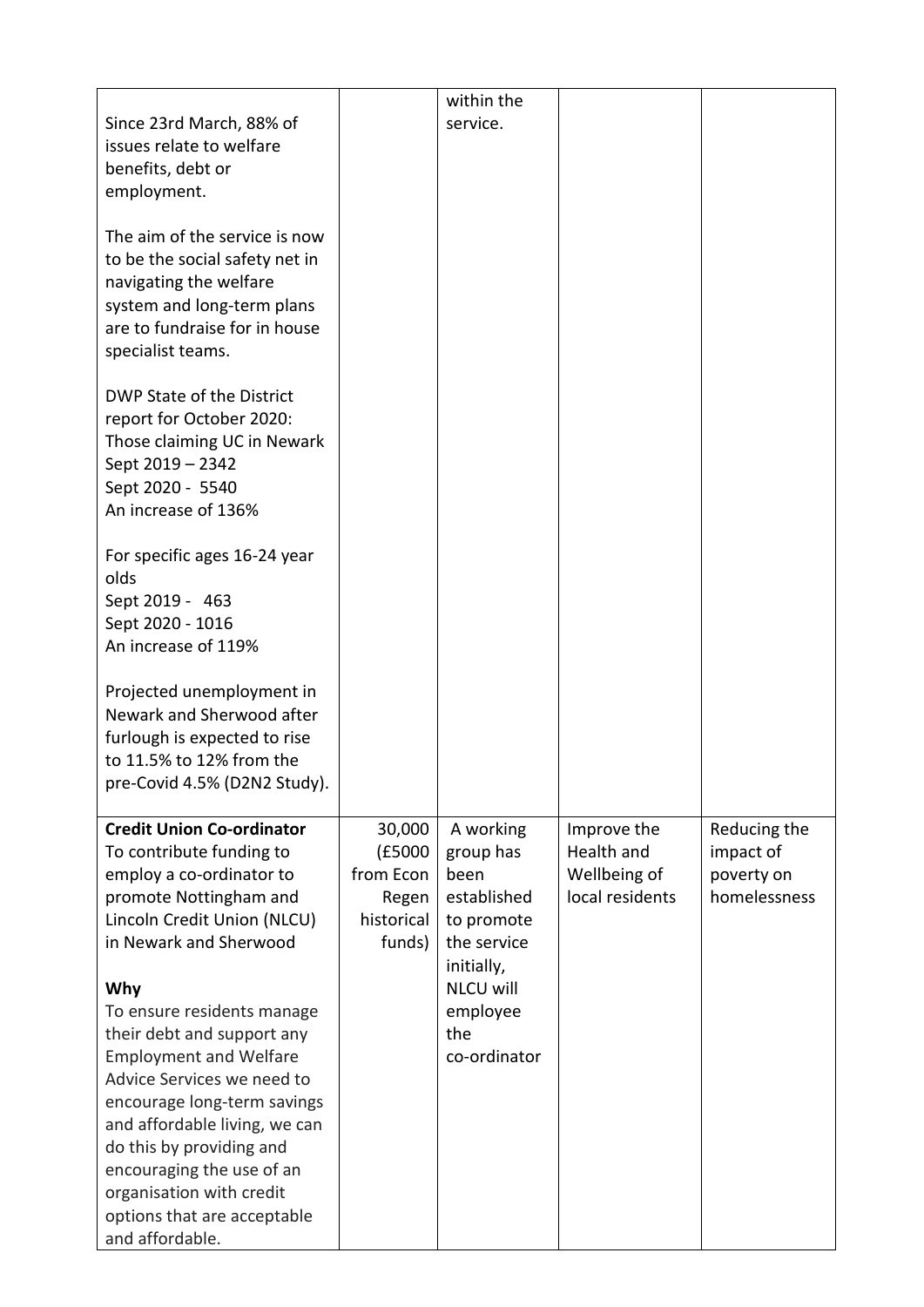| <b>School Engagement</b>         | 20,000   | <b>Broxtowe</b> | vibrant<br>Create   | Addressing the |
|----------------------------------|----------|-----------------|---------------------|----------------|
| To deliver homelessness          |          | Youth           | and<br>self-        | causes<br>and  |
| prevention and awareness in      |          | Homelessnes     | sufficient<br>local | consequences   |
| secondary schools                |          | s will deliver  | communities         | of             |
|                                  |          | to all schools  | where residents     | homelessness   |
| Why                              |          | in Newark       | look out for each   |                |
| By addressing the causes and     |          | and             | other<br>and        |                |
| consequences of                  |          | Sherwood.       | actively            |                |
| homelessness, particularly in    |          |                 | contribute<br>to    |                |
| schools can reduce the           |          |                 | their local area    |                |
| number of young people           |          |                 |                     |                |
| experiencing homelessness in     |          |                 |                     |                |
| the next generation, assist      |          |                 |                     |                |
| those living in poverty or       |          |                 |                     |                |
| children of families already     |          |                 |                     |                |
| placed in temporary              |          |                 |                     |                |
| accommodation due to             |          |                 |                     |                |
| homelessness.                    |          |                 |                     |                |
|                                  |          |                 |                     |                |
| <b>Homeless prevention or</b>    | 24,000   | Topping up      | vibrant<br>Create   | Addressing the |
| tenancy sustainment              |          | existing        | self-<br>and        | causes<br>and  |
| To assist young people with a    |          | funds to        | sufficient<br>local | consequences   |
| child under 5 to manage a        |          | Homestart       | communities         |                |
|                                  |          |                 |                     | of             |
| situation such as living in      |          | and             | where residents     | homelessness   |
| temporary accommodation          |          | prioritising    | look out for each   |                |
| to ensure future tenancy         |          | through a       | other<br>and        |                |
| sustainment once moved on        |          | SLA (note       | actively            |                |
| or to assist a family at risk of |          | that if         | contribute<br>to    |                |
| or threatened with               |          | possible this   | their local area    |                |
| homelessness                     |          | will be linked  |                     |                |
|                                  |          | to the work     |                     |                |
| Why                              |          | that            |                     |                |
| Officers have experienced        |          | Community       |                     |                |
| waiting lists for families in    |          | Relations are   |                     |                |
| need of support from             |          | doing to gain   |                     |                |
| Homestart while in               |          | a presence in   |                     |                |
| temporary accommodation.         |          | Ollerton)       |                     |                |
| <b>Total Value</b>               | £234,000 |                 |                     |                |

- 3.12 These initiatives support themes 1 and 6 and are being presented now to meet successful homelessness prevention needs. We plan to create working groups with partners around each theme and develop key work plans to meet the aims and objectives within the strategy.
- 3.13 SLT support the above proposals, **totalling £234,000,** Service Level Agreements containing performance targets and monitoring of outcomes will be agreed with quarterly performance meetings taking place with relevant partners.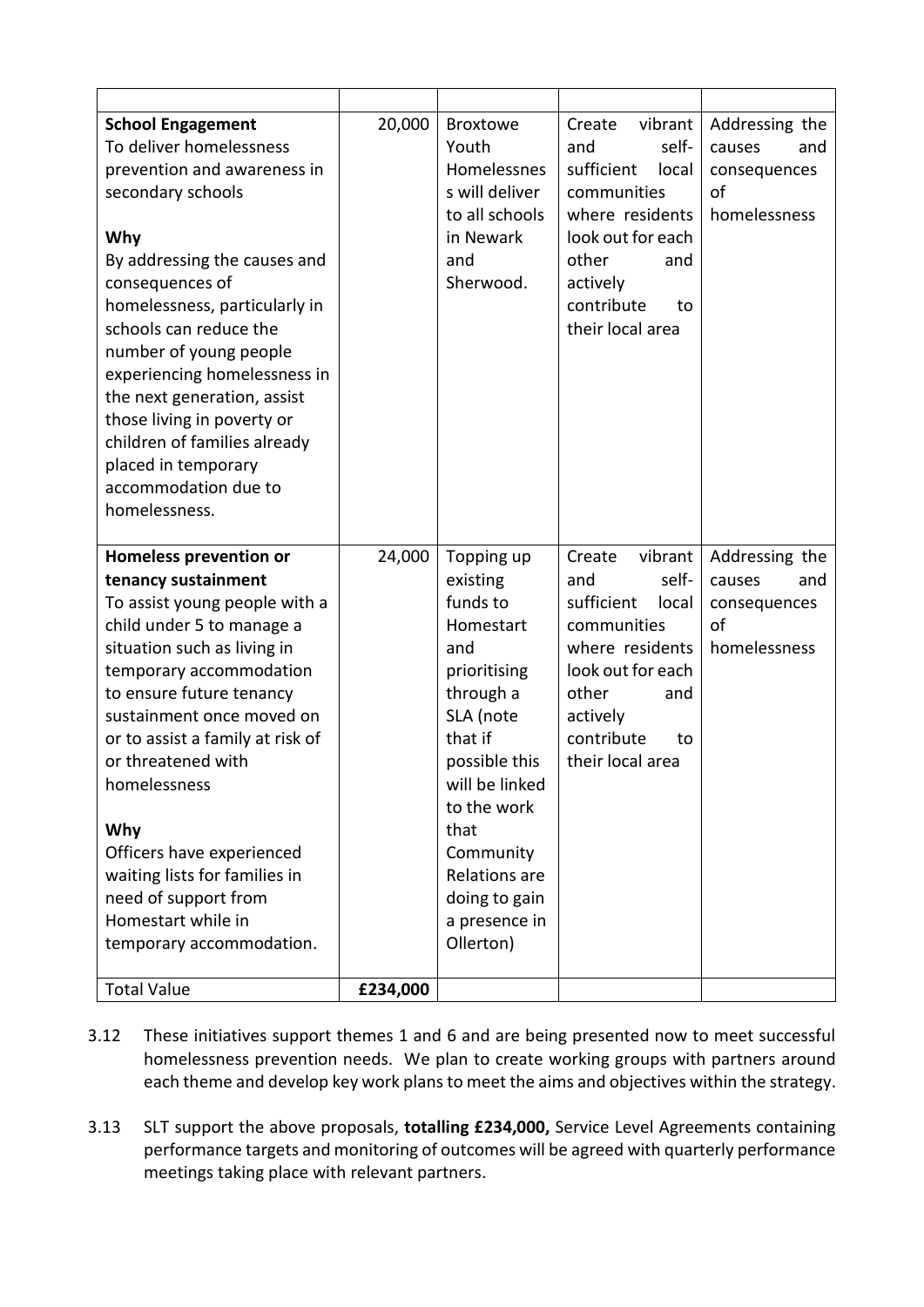## **4.0 Equalities Implications**

4.1 No further Equality and Diversity implications have been identified in addition to those already considered when the Homelessness Prevention and Rough Sleepers Strategy was completed and the EIA.

## **5.0 Digital Implications**

5.1 There are no digital implications arising from this report.

### **6.0 Financial Implications FIN20-21/9139**

- 6.1 The Homelessness Reserve was established to utilise, manage and control all government grant funding, specific to this initiative within the district. It is an earmarked reserve, which NSDC has built up over recent years, such that as at  $1<sup>st</sup>$  April 2020 the balance on the reserve was £576,018.25. This figure is expected to reduce to £411,415.25 by the end of the current financial year, with the Councils contribution to the purchase of the six Alms Houses, other small items of expenditure, but then offset by the grant income of £185,412 received in the current year.
- 6.2 The above proposals, if agreed will be funded partly from the existing reserve and also from future annual grant allocation that the Council will receive over the next three to four years.

## **7.0 Community Plan – Alignment to Objectives**

7.1 The table at 3.11 includes the alignment to relevant objectives within the Community Plan.

#### **8.0 Comments of Director(s) or Housing Advisory Group**

8.1 The proposals set out in this report are practical and will help to support services for those facing challenges around securing and maintaining a safe and secure home. The housing advisory group have also had sight of these proposals and support the allocation of funds, with clearly set out rationale. There are synergies with our internal housing service too around making links and better alignment.

#### **9.0 RECOMMENDATION(S)**

- a. That member's note that the report has been presented to SLT on 19<sup>th</sup> January 2021 and support the proposals.
- b. Members consider the contents of this report and approve the funding proposals to successfully deliver the councils five year Homelessness Prevention and Rough Sleeper Strategy 2019-2024.

#### **Background Papers**

The details of any background papers you have used in writing the report (note these would then become public documents available for inspection) or if none used write "Nil". Background Papers are not published with the report as an appendix.

For further information, please contact Cheska Asman on Ext 5643.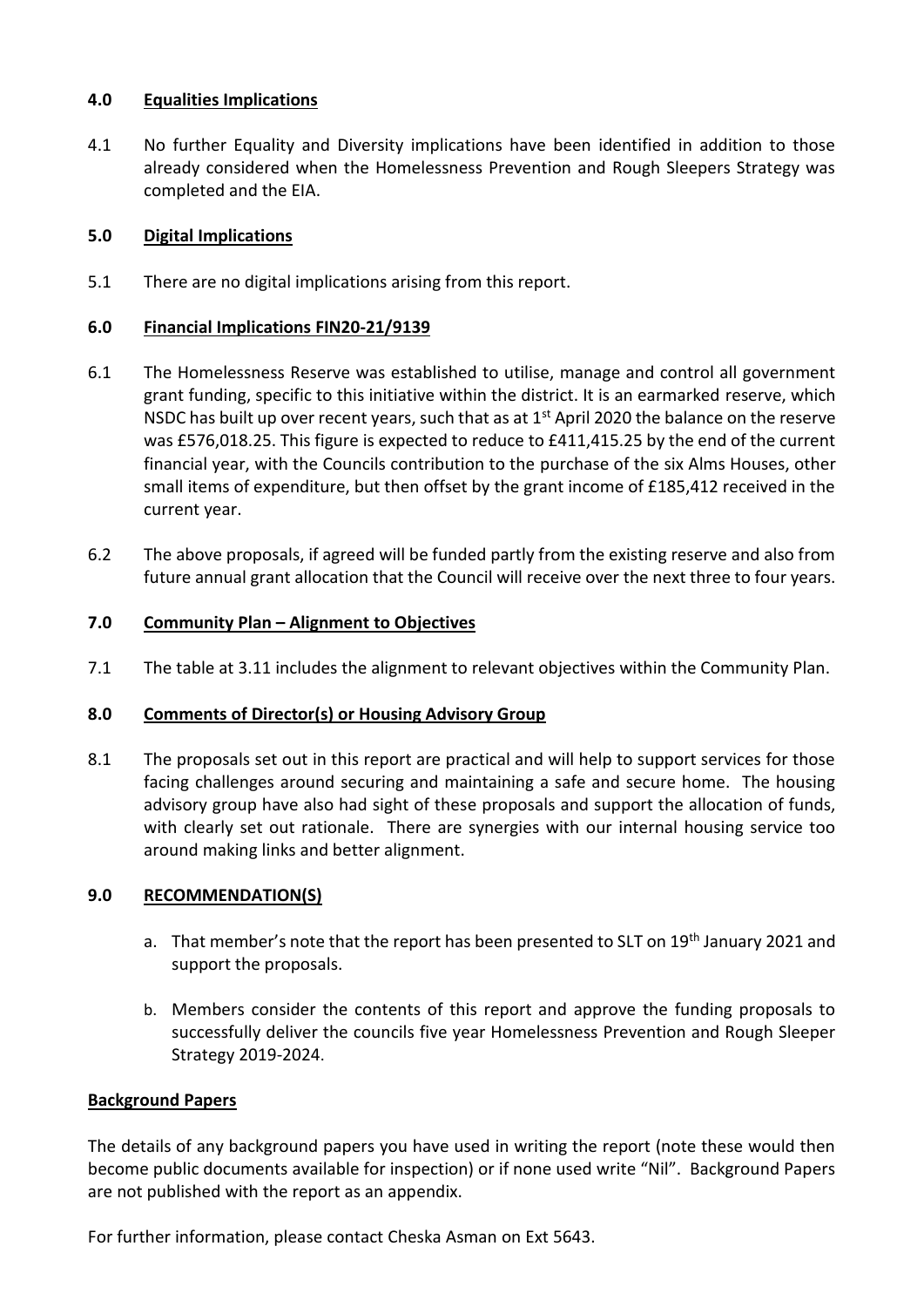# Suzanne Shead Director of Housing, Health and Wellbeing

|                          |                                                                  |                | Outcome   | Target           | Outcome                 | Target       |
|--------------------------|------------------------------------------------------------------|----------------|-----------|------------------|-------------------------|--------------|
| Provider                 | Performance Indicator                                            | Target 2018/19 | 2018/19   | 2019/20          | 2019/20                 | 2020/21      |
|                          |                                                                  |                |           |                  |                         |              |
| Citizens Advice - Debt   |                                                                  |                |           |                  |                         |              |
|                          | Total number of referrals                                        | 270            | 582       | 270              | 503                     | 270          |
|                          | Total number of individuals assisted                             | 200            | 192       | 200              | 223                     | 200          |
|                          | Number of homeless preventions                                   | 125            | 133       | 125              | 104                     | 125          |
|                          | Of the above, numbr of potential NSH evictions prevented         | 30             | 33        | 30               | 48                      | 30           |
|                          | Number of Newark and Sherwood Homes individuals assisted         | Data only      |           |                  | 100 Data only Data only | Data only    |
|                          | Total value of rent arrears managed                              | £75,000        | 109,556   | £75,000          | £135,433                | £75,000      |
|                          | Total value of mortgage arrears managed                          | £100,000       |           | 341,114 £100,000 | 405,732                 | £100,000     |
|                          | Training and awareness raising sessions                          |                | 2         |                  |                         |              |
|                          |                                                                  |                |           |                  |                         |              |
| <b>Furniture Project</b> |                                                                  |                |           |                  |                         |              |
|                          | Total number of referrals from NSDC Housing Options Team and     |                |           |                  |                         |              |
|                          | Newark and Sherwood Homes                                        | 42             | 69        | 47               | 55                      | 52           |
|                          | Total number of referrals delivered for Housing Options Team and |                |           |                  |                         |              |
|                          | Newark and Sherwood Homes                                        | 38             | 66        | 42               | 51                      | 47           |
|                          | Total number of referrals received across Newark and Sherwood    | 167            | 155       | 150              | 150                     | 167          |
|                          | Total number of referrals delivered across Newark and Sherwood   | 158            | 151       | 145              | 143                     | 161          |
|                          | Tenure not provided                                              | Data only      |           | 36 Data only     |                         | 19 Data only |
|                          | Social Housing - NSH                                             | Data only      |           | 136 Data only    |                         | 99 Data only |
|                          | Private rent                                                     | Data only      |           | 21 Data only     |                         | 8 Data only  |
|                          | Owner/Occupier                                                   | Data only      |           | 7 Data only      |                         | 9 Data only  |
|                          | Other registered provider                                        | Data only      |           | 24 Data only     |                         | 5 Data only  |
|                          | Number on waiting list (average)                                 | Data only      |           | 27 Data only     |                         | 29 Data only |
|                          | Average waiting times (average)                                  | Data only      | 1-2 weeks |                  | Data only 1-2 weeks     | Data only    |
|                          |                                                                  |                |           |                  |                         |              |

# **Appendix A – Performance figures for Debt Project and Furniture Project**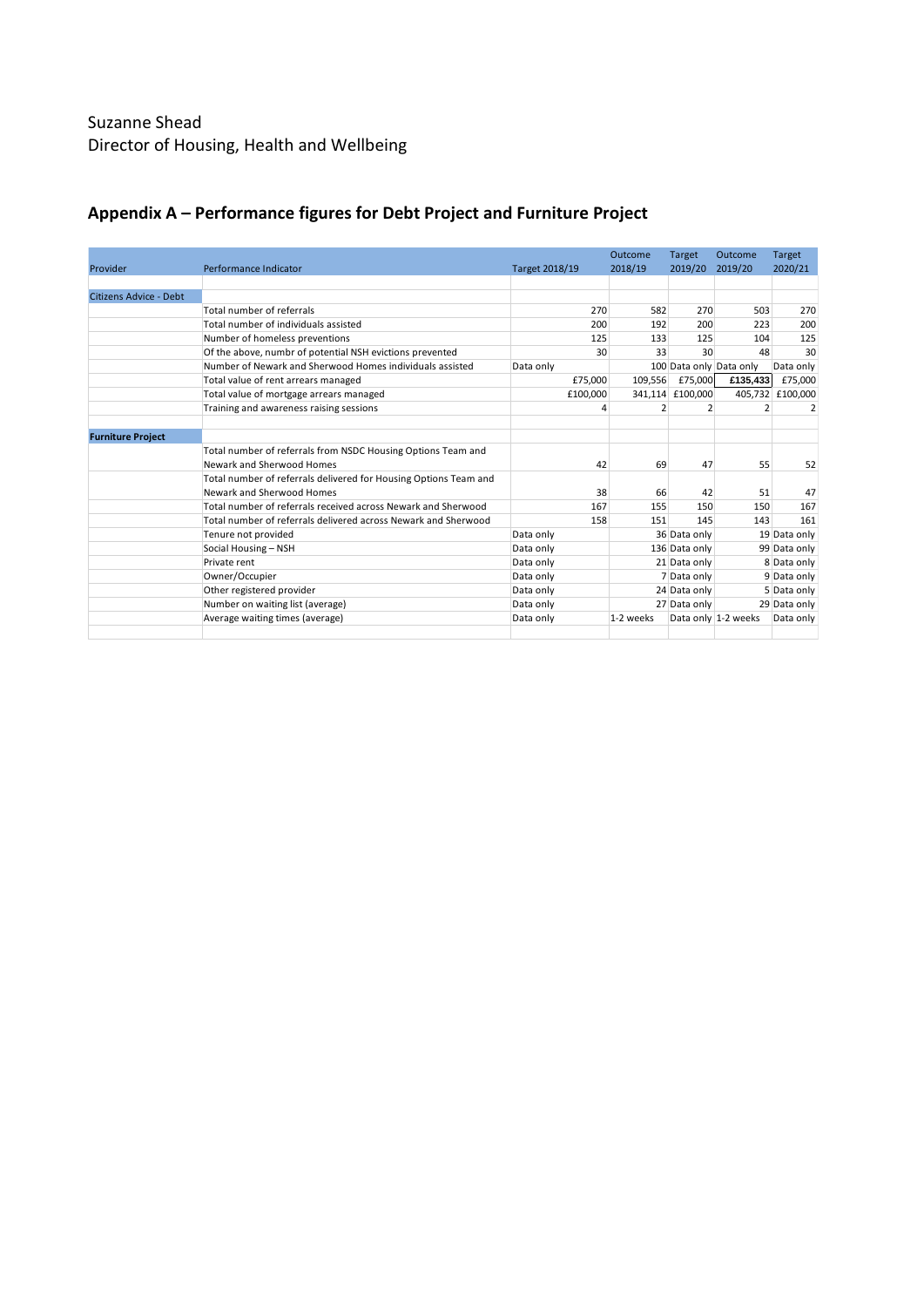## **Appendix B - Overview of additional funding**

## **Rough Sleeper Initiative**

Funding has been successfully secured in Nottinghamshire under the MHCLG Rough Sleeping Initiative (RSI) for the last three years.

Back in January 2020, Nottinghamshire was awarded £836,916 additional funding by MHCLG and approval given to carry forward £355,397 underspend from 2019/20.

In addition to this £140,000, match funding was pledged by district and borough authorities (£10,000 each with our contribution coming from the Homelessness Prevention Grant) and by Framework (£70,000). Public Health continue to fund assertive Outreach Substance Misuse Workers to work alongside RSI funded roles; the value of this support is £79,000 for 2020/21. Allocated spending is explained at Appendix C.

Meeting have taken place to consider the fourth years funding bid, general ideas are to move more towards Health and Wellbeing this year, such as:

- Meaningful use of time;
- Rebuilding positive relationships;
- Peer mentors;
- Consideration of trauma or psychologically informed environments and the resulting impact on someone's life.

We have since been given assurance from MHCLG that we are guaranteed at the same amount of funding in year 3 (2020/21) and there will be a further announcement of an additional allocation in April 2021. Each authority has been asked to make a £10,000 contribution to the 2021/22 funding bid.

## **Next Steps Accommodation Programme**

The Ministry of Housing, Communities & Local Government launched the Next Steps Accommodation Programme on the 18 July 2020. The £266M fund was made available to provide accommodation and support for people experiencing homelessness and was split into two streams. A short term/interim accommodation (£105m) revenue only fund and a longer-term move on accommodation fund (£161M), both to be utilised by March 2021.

On the 17 September 2020, the Council was advised it been successful in securing an initial £22,846 from the £105M short-term revenue fund to deliver its winter provision for rough sleepers.

The longer Term Move-on Accommodation fund is part of an overall £433m available to deliver 3,300 units of accommodation and is split into £130M capital funding and £31M revenue funding.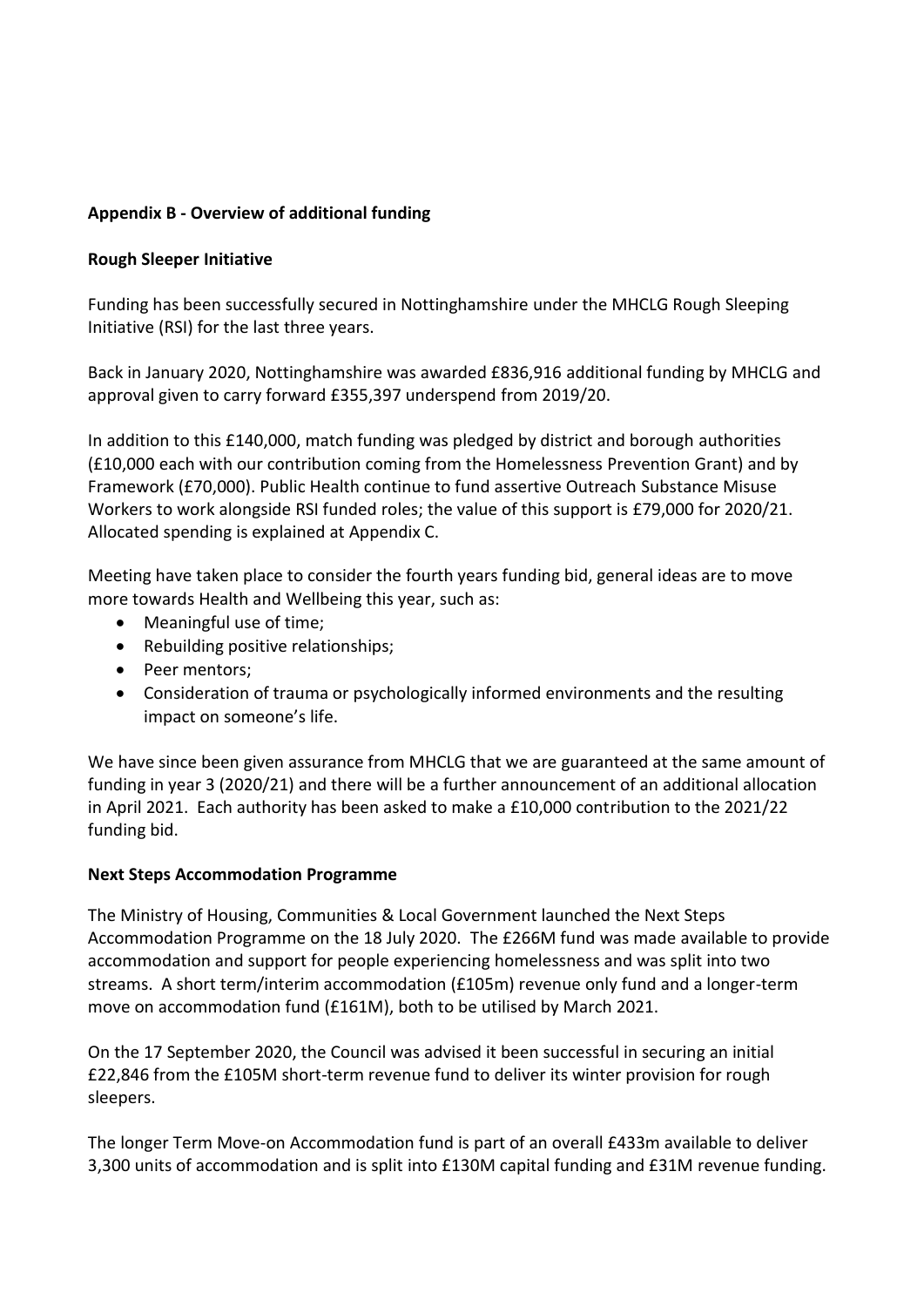We made an initial bid to purchase the six former Alms-houses on Northgate, Newark to provide interim supported accommodation for those with complex needs who are rough sleeping or vulnerably housed, as detailed below:

| <b>Costs for 'First Steps' Accommodation at Northgate, Newark</b> |                     |  |  |
|-------------------------------------------------------------------|---------------------|--|--|
| <b>Capital Dwelling Costs</b>                                     |                     |  |  |
| 6 Alms-houses                                                     | 670,000             |  |  |
| Additional works to properties (to reach                          | 34,000              |  |  |
| appropriate EPC standards)                                        |                     |  |  |
| <b>Final Costs</b>                                                |                     |  |  |
| Total Cost for 6 dwellings                                        | £704,000            |  |  |
| <b>Proposed Grant Details</b>                                     |                     |  |  |
| MCHLG Contribution at 55% of total costs                          | £387,200            |  |  |
| Requires a 45% funding contribution from                          | £316,800            |  |  |
| the Council/match funding                                         |                     |  |  |
| <b>Revenue Costs</b>                                              |                     |  |  |
| Specialist Rough Sleeper Support Worker                           | £8,700 (2020/21)    |  |  |
| Post                                                              | £35,000 pa for 3    |  |  |
|                                                                   | years               |  |  |
| <b>Proposed Grant Details</b>                                     |                     |  |  |
| *MHCLG Contribution                                               | £28,080 per year    |  |  |
| MHCLG Contribution of the 3 year 8 week                           | £4,320<br>(2020/21) |  |  |
| period covered by the bid                                         | 8wks)               |  |  |
|                                                                   | £28,080 (2021/22)   |  |  |
|                                                                   | £28,080 (2022/23)   |  |  |
|                                                                   | £28,080 (2023/24)   |  |  |
| <b>Total Revenue Contribution for lifetime</b><br>of the bid      | £88,560             |  |  |

On 16th November 2020, we received confirmation from Homes England that, following further due diligence we have been allocated the funding, subject to entering into a contract with Homes England.

## **Cold Weather Fund**

MHCLG have made a £10 million Cold Weather Fund available to support councils get rough sleepers off the streets during the winter by helping with the requirements to provide accommodation that is self-contained. A bid was placed for our maximum allocation of £6,400 and we have since been notified that this has been successful, the money will be used to provide a continued winter night Shelter.

## **Protect Plus**

MHCLG have allocated a further £15 million to assist the ongoing efforts to provide accommodation for rough sleepers during the pandemic. This scheme – called the 'Protect Programme' – will help areas provide additional support during the restrictions and throughout winter. Newark and